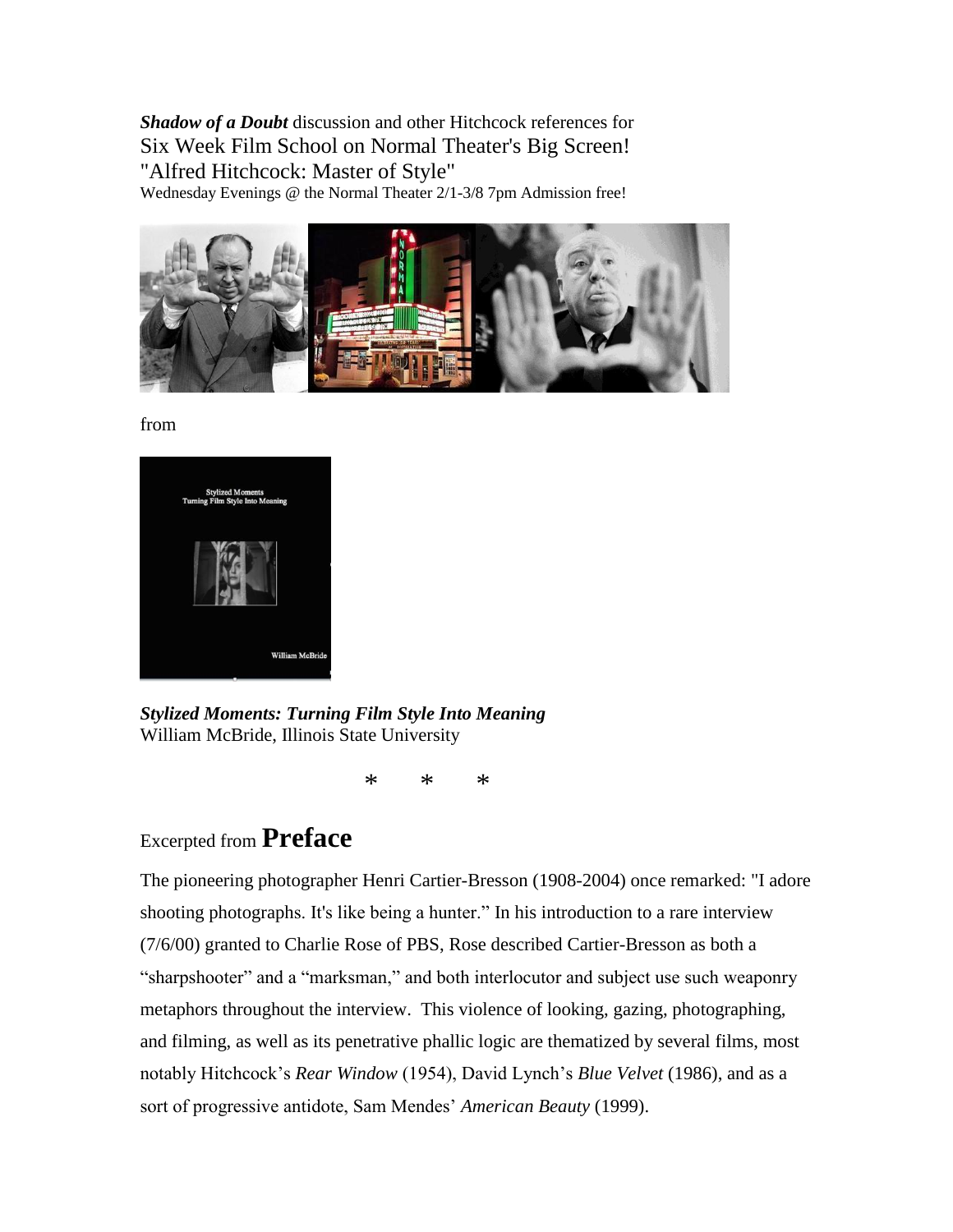**\* \* \***

## Excerpted from **Chapter 1-Interpreting a Film**

 In order to justify my insistence on describing and decoding *film style* as the preeminent approach towards unlocking meaning in movies, let me begin by distinguishing film from its narrative sibling: literature. Most students, who as young children discussed fairy-tales read to them by adults and practiced analyzing stories in literature classes from elementary school on up to college, are at varying degrees adept at analyzing characters, their conflicts and transformations, plot, foreshadowing and other like elements of stories, plays and novels. So much is ignored and lost, however, when these traditional interpretive approaches are applied to analyzing films as they so often are. Even most film critics are content summarizing and critiquing the effectiveness of the story with only occasional and usually fleeting references to cinematic style. With this approach you might just as well be discussing a piece of literature. On the other hand, however, all of us are quite adept as amateur dream interpreters.

### **Dream Logic**

When we awake with a fairly vivid dream fresh in our memory, or are regaled by someone else's dream narrative, we often launch head on into an analysis of the latent meaning of the dream's manifest content. Without hesitation, and usually without trained expertise, we apply common principles of psychology and insights about gender, myth and popular culture, while we make claims relating to biographical knowledge of the dreamer as well. The vivid quality of many dreams is often attributable to both the realistic nature of them and their cinematic quality. Dreams are movies of the mind. Early on in its development, Hollywood fell in love with psychology, Freudian analysis in particular, and given cinema's dreamlike status, it is rather easy to see why. Hitchcock's Freudian legacy is evident in many of his titles: *Psycho, Vertigo, Frenzy, Stage Fright, Shadow of a Doubt.* His 1945 film *Spellbound* took the extraordinary steps of hiring as co-writer and psychiatric advisor, May E. Romm M.D and as dream sequence designer, surrealist Salvador Dali. Just as we translate Freud's monumental publication on dreams *Die Traumdeutung* (1900) as *The Interpretation of Dreams*, so this book centers directly on the art of interpretation or hermeneutics. So named from Hermes, the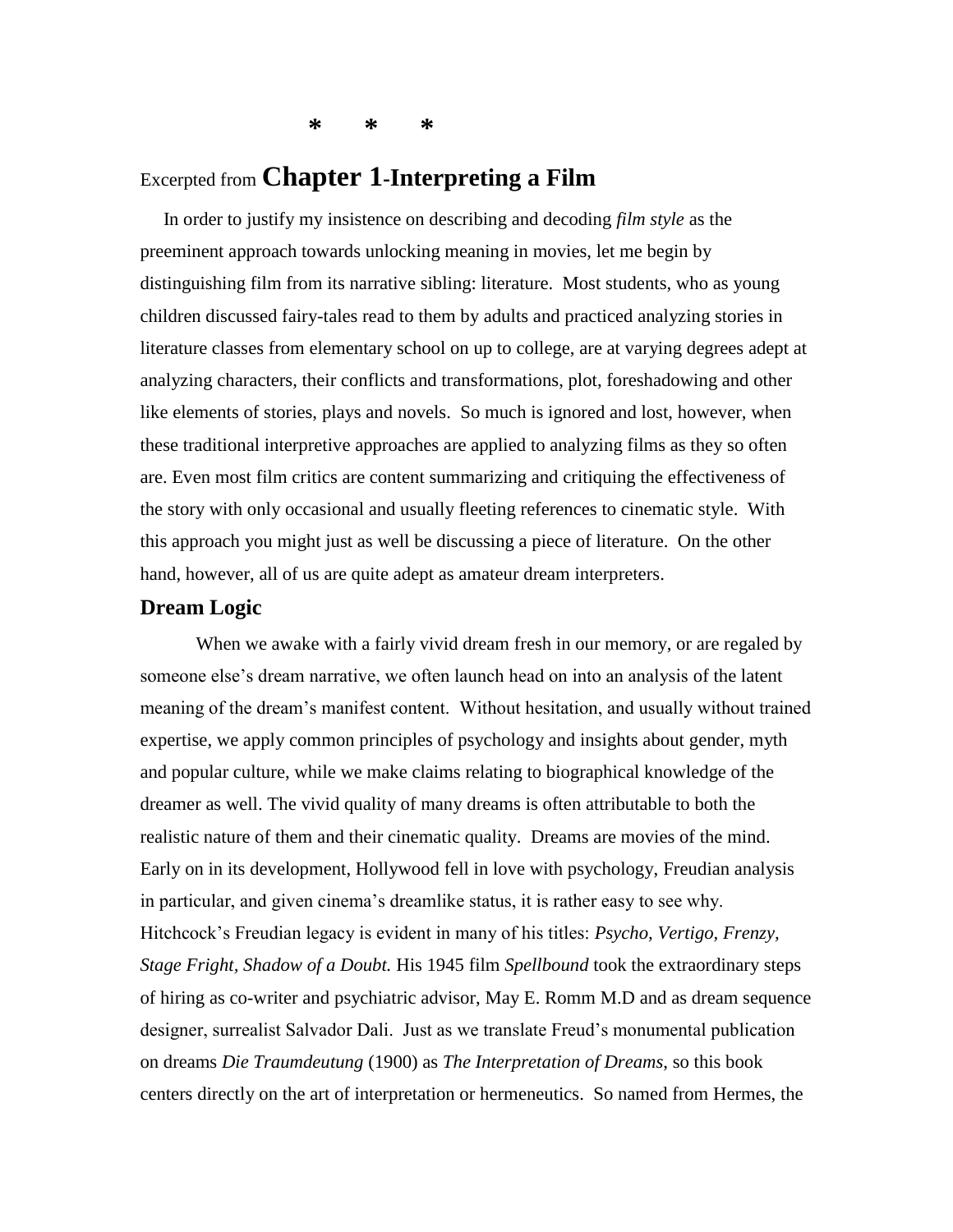Greek messenger and herald to the Gods, **hermeneutics** is the science of interpretation. This search for meaning in texts originated as Biblical exegesis and soon branched out to legal, philosophical and literary hermeneutics, marked by a concern with the relation between interpretive subject and text. As this book demonstrates throughout, the metaphors film style employs, like the ones populating our dreams, are simple and commonplace—often to the point of being clichéd. Of all of the films that most consistently and fluently speak the stylized language of cinema to which this book is devoted, it is those directed by Alfred Hitchcock.

It should come as no surprise that Alfred Hitchcock began his film career as an Art Director and a composer of storyboards, a practice he continued throughout his life in film. A **storyboard** is a collection of hand-drawn images composed prior to shooting that depicts and directs what each shot in the film should look like.



Fig. 1 J. Todd Anderson's storyboard/the final product in *O Brother, Where Art Thou?* (2000)

\* \* \*

Orson Welles and Alfred Hitchcock each closely studied the films of German Expressionist F.W. Murnau. **German Expressionists** deliberately sought to stylize sets, camera angles and camera movement, as well as employ the expressive use of light and shadow to create meaning.

$$
\ast\qquad \ast\qquad \ast
$$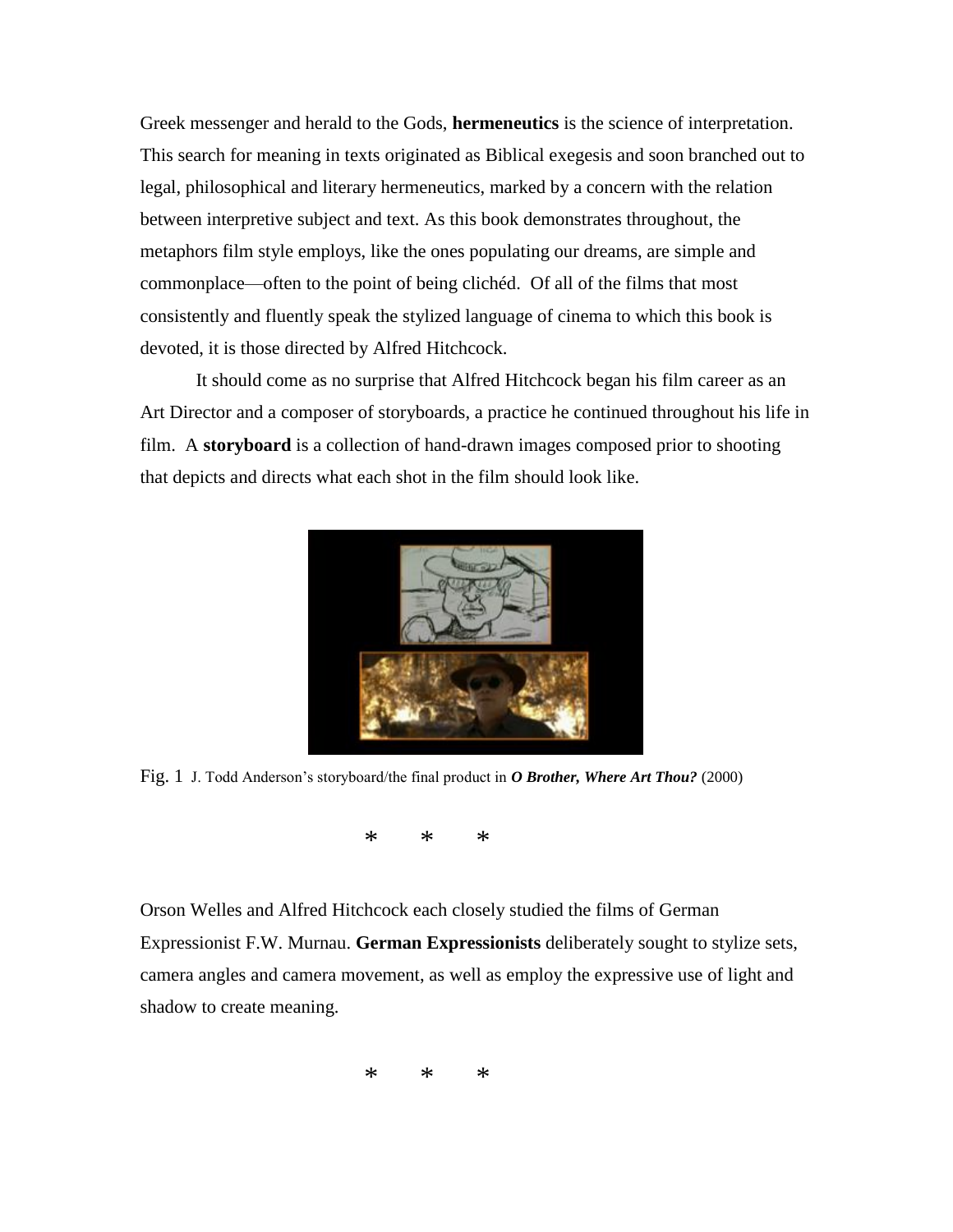

#### **Cranes & Chokers & Breaks**

 There is a spectacular stylized crane shot at the crucial moment in Hitchcock's *Shadow of a Doubt* (1943) when young Charlie **(Teresa Wright)** finally learns the truth about her beloved, but murderous Uncle Charlie (Joseph Cotten). A **crane shot** is achieved by a camera mounted on a mechanism adapted from farm and building construction machinery known as a crane, which can extend vertically several feet to several stories. Helicopter or other air flight-mounted cameras can accomplish "supercrane" effects as well. In general an ascending crane shot away from an object, person, or scene are almost always stylized expressing to viewers a sense of effortless, privileged superiority, escape, or alienation. It often serves as closure or poignant commentary inviting contemplation at the ends of films. A descending crane shot toward an object, person, or scene is rather rarely stylized as it usually confers to viewers a functional emphasis of increasing observation and interest accompanied, on occasion, by a certain detachment. As is the case with all stylized techniques and devices, their significance is always dependent on the context within which it is used. Due to the expense, the use of crane shots often requires a big budget.

In the library reading room young Charlie has been scouring a newspaper article that will eventually indict her Uncle who, the previous evening, had prevented her from reading the incriminating piece with the diversion of tearing up the newspaper to make paper dolls, and later that evening forcibly prevented her by violently twisting her wrist. Hitchcock edits from a choker close-up (extreme close-up from the neck to top of the head or closer, functionally conferring intensity of emotion, etc.,) of young Charlie's face to a close-up of her hands centered over the Santa Rosa newspaper removing the ring Uncle Charlie gave her. The film then is cut to her point of view showing an extreme close-up insert shot of the ring as she rotates it in order to read the inscription, comparing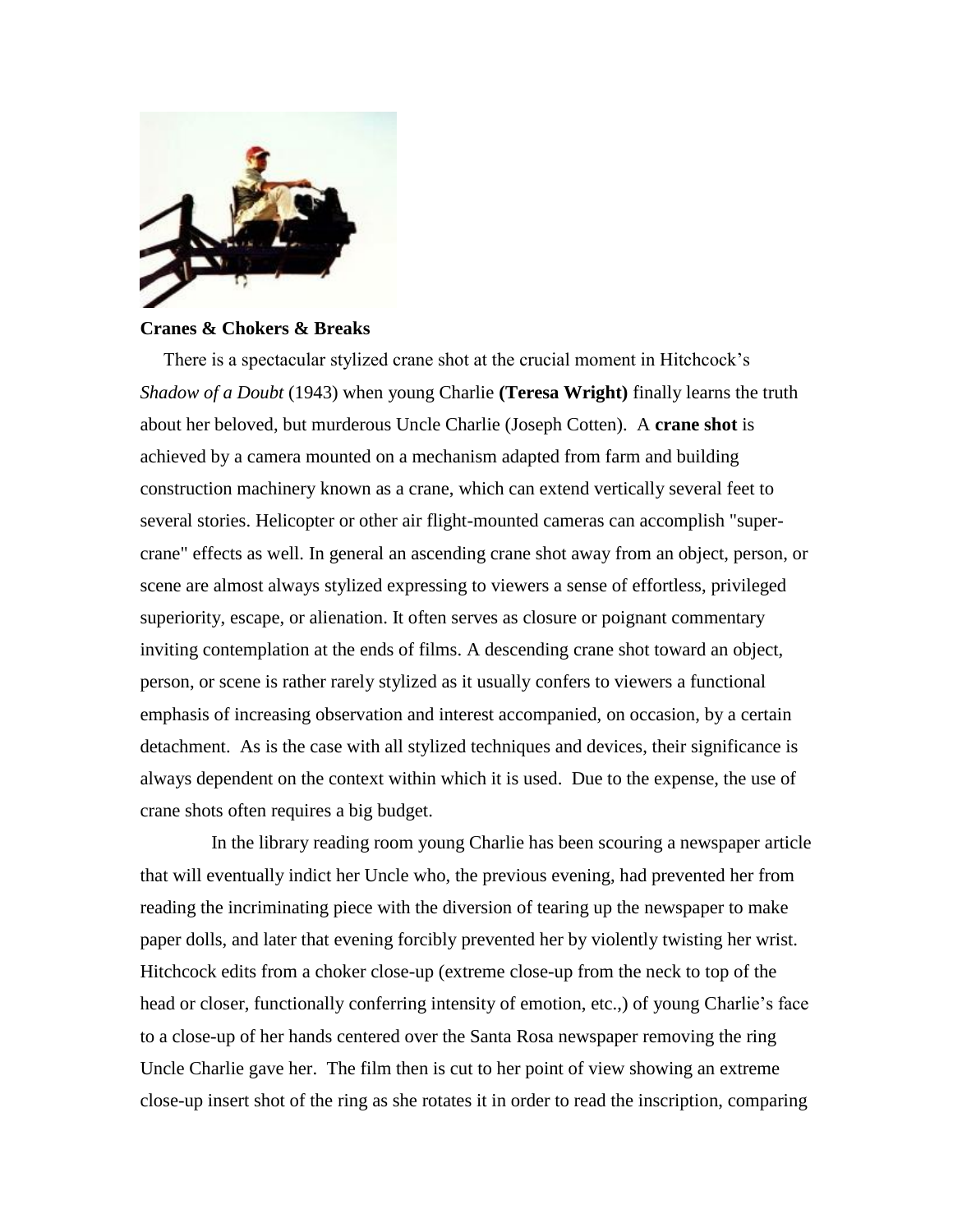the initials on it, "B.M.," (allegedly an inside Hitchcock toilet humor joke), to those of a recent victim of the "Merry Widow Murderer" listed in the article. She comes to the grisly realization that she is wearing the ring of a woman her Uncle recently killed! We are returned to the previous close-up of her hands. As she clasps the ring in her right hand and is exiting the reading room deep in thought or in a daze, the camera begins to pull or zoom back while simultaneously ascending up a great distance via a crane-mounted camera as Dimitri Tiomkin's soundtrack begins its bittersweet, slightly tragic melody. As young Charlie's exit is nearly complete there is a lap dissolve to Uncle Charlie's recurring footage of gentlemen and ladies waltzing and Tiomkin's score changes to Franz Lehar's "Merry Widow Waltz." This brief scene lap dissolves to Uncle Charlie strolling on the sidewalk in front of his niece's family home scrutinizing the morning newspaper presumably for additional incriminating information as Charlie's young siblings run past him on either side. The result of the zooming out and ascending crane shot shows young Charlie's image getting smaller and smaller as the "forbidden knowledge" of her beloved uncle's true identity sinks in. The effect of this scene depicts the formerly naive girl gaining knowledge and participates in classic Western Culture's iconography and ideology of "falling from grace," as did Adam and Eve in Genesis. The argument of this montage first connects niece with uncle with the recurring waltzing couples footage. Young Charlie and Uncle Charles not only share a name; they share so much more. Prior to her discovery in the library, when she claims accepting the ring would "spoil things," she explains, "Because we're not just an uncle and a niece. It's something else. I know you. I know that you don't tell people a lot of things. I don't either. I have a feeling that inside you somewhere, there's something nobody knows about." After her epiphany in the reading room, it is as if she has access to his recurring waltzing montage. The scene ends with Young Charlie's siblings literally crossing the murderer's path—an indication of how their older sister will eventually cross him.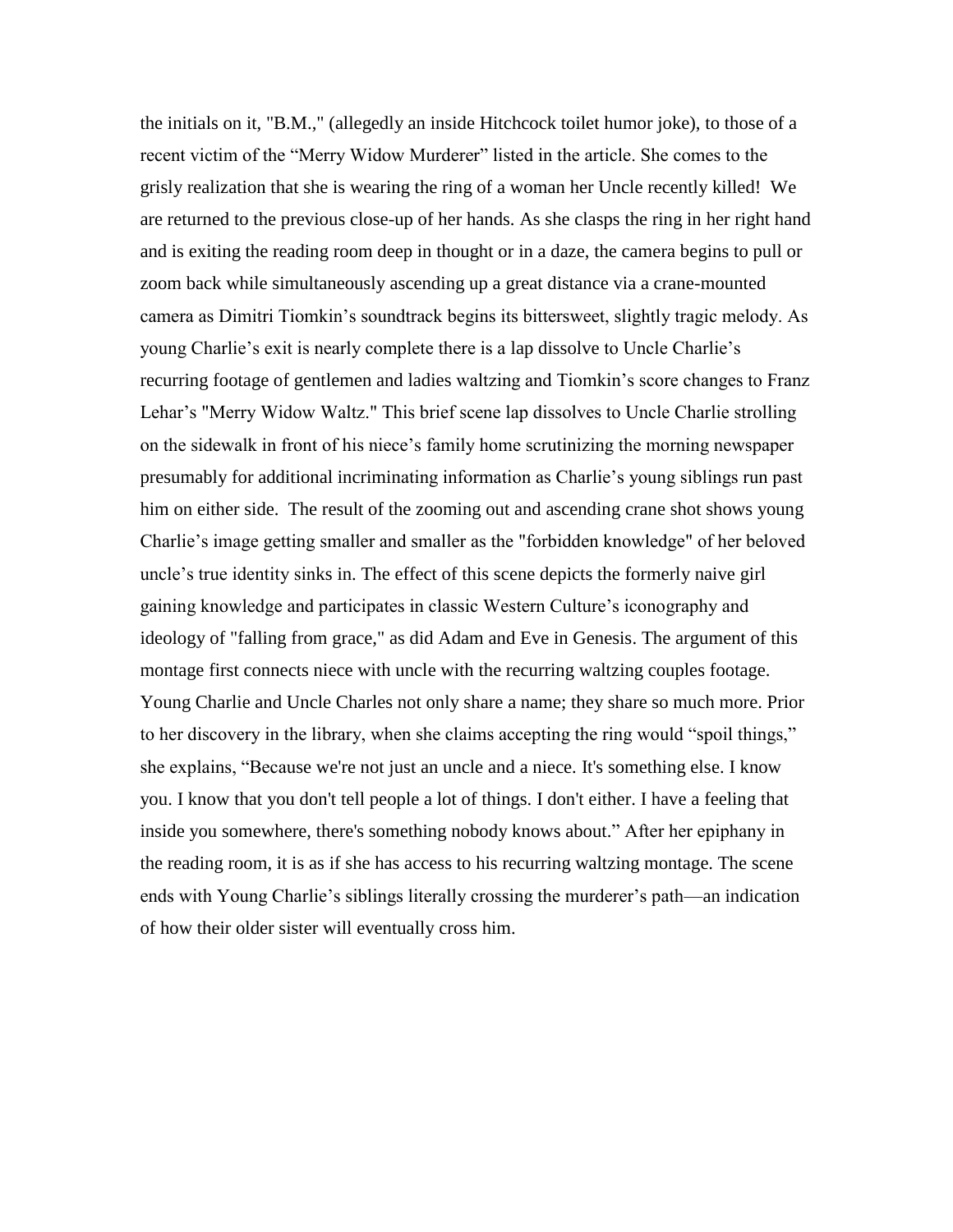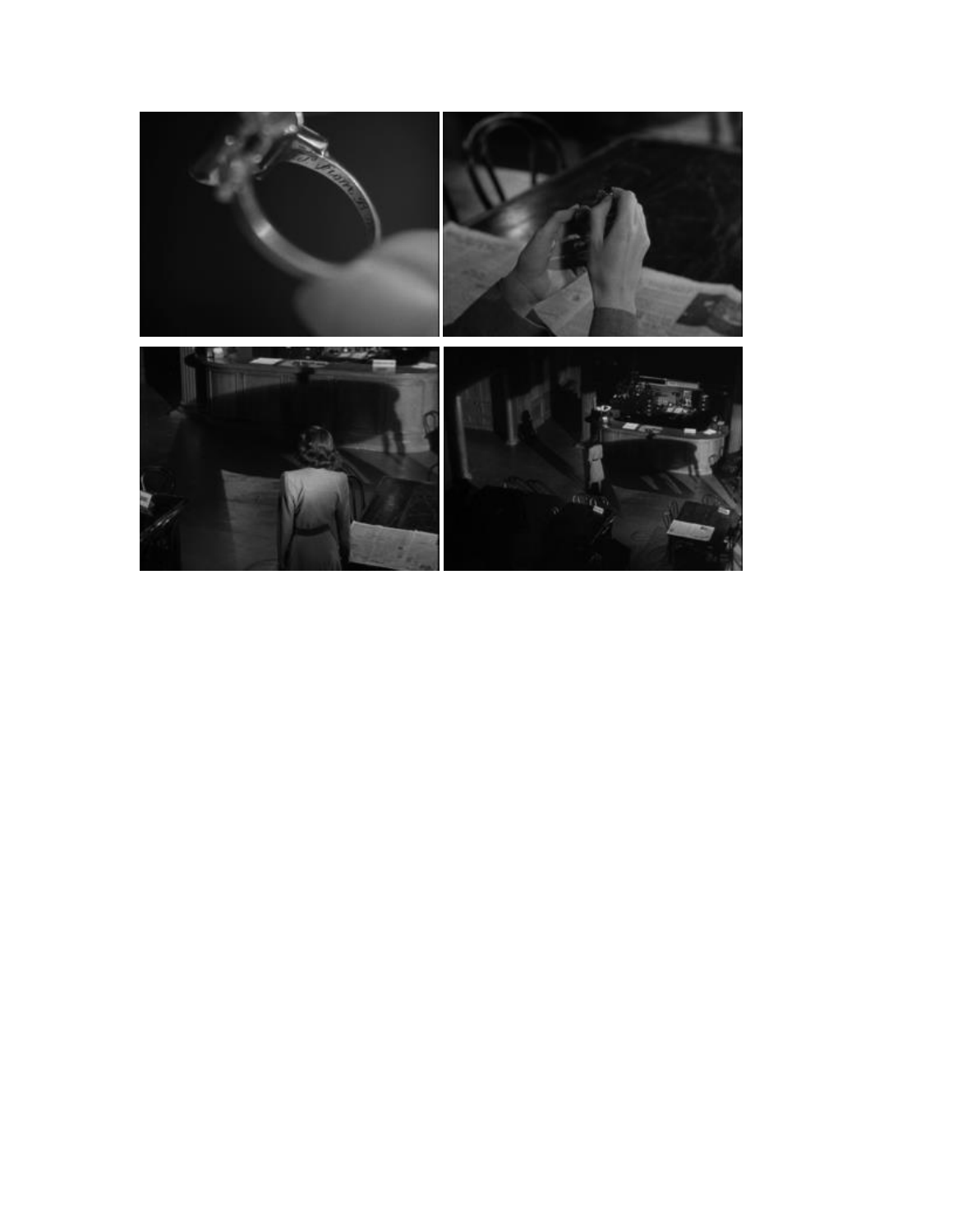

Fig. 17 **Ascending crane** shot shows young Charlie's image getting smaller as the "forbidden knowledge" of her murderous uncle's pasty sinks in and participates in classic Western culture's iconography and ideology of "falling from grace," as did Adam and Eve in Genesis. The waltzing montage is nearly shared as Young Charlie's siblings foreshadow her crossing the murderer's path.

A similar effect to Hitchcock's "falling from grace" shot of young Charlie is found in Don Taylor's BBC film of Sophocles' *Oedipus* (1984).

 At the crucial moment of *anagnoris*, Aristotle's word for recognition, when Oedipus (Michael Pennington) has received from the Theban Messenger/Shepherd (Gerard Murphy) the final incriminating detail about his birth, his identity, and therefore, his crimes against his Father, his Mother-Wife, and siblings-offspring, Don Taylor's choker close-up of Oedipus is replaced by an elevated long shot achieved by a camera on a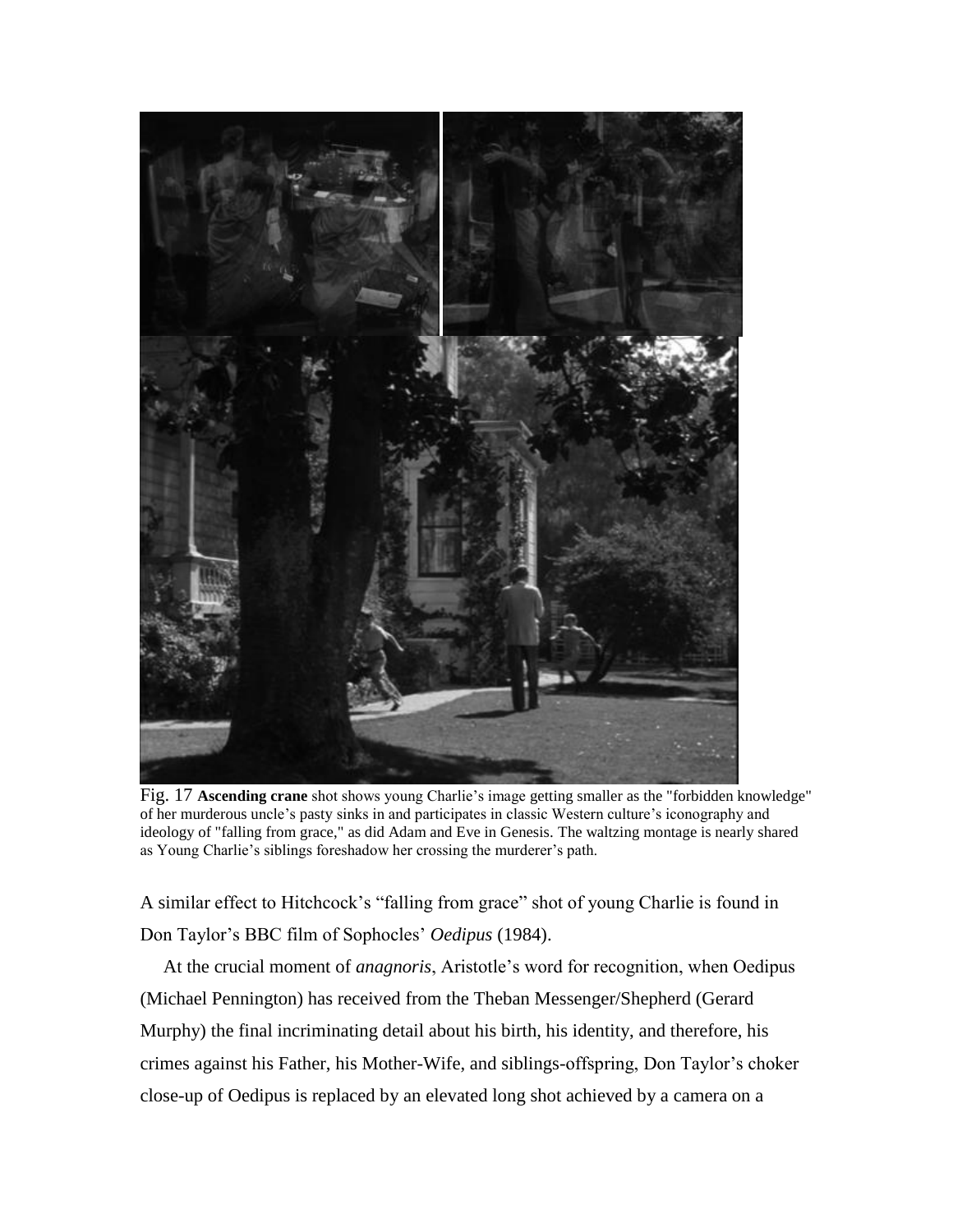crane. All at once Oedipus looks small and vulnerable; he has gained the knowledge he has been searching for the entire play, and precisely at that crucial moment he is visually depicted as tiny, having fallen. The camera on the crane then proceeds to descend down and in on him into another close-up. Although the movement of Taylor's camera toward his subject is in the opposite direction of Hitchcock's movement away from his subject, it can be argued a similar effect is achieved with the initial edit to the elevated long shot. At the moment of painful recognition we see characters "fall." The experience of being denied the close-up of Oedipus we have become accustomed to in this very tense scene, jars and shakes us.



Fig. 18 Choker close up is replaced by camera on crane long shot that descends down and in on Oedipus into another close-up.

 The familiar becomes defamiliarized by this effect, what Bertolt Brecht called the "alienation effect" (Ger., *verfremdungseffekt*). Defamiliarization (Rus., *ostranenie* остранение, literally "making strange") is a technique, borrowed from the Russian Formalists, which Brecht hoped would force audiences to see things anew by breaking the so-called "fourth wall". In the theater the **fourth wall** is that invisible line between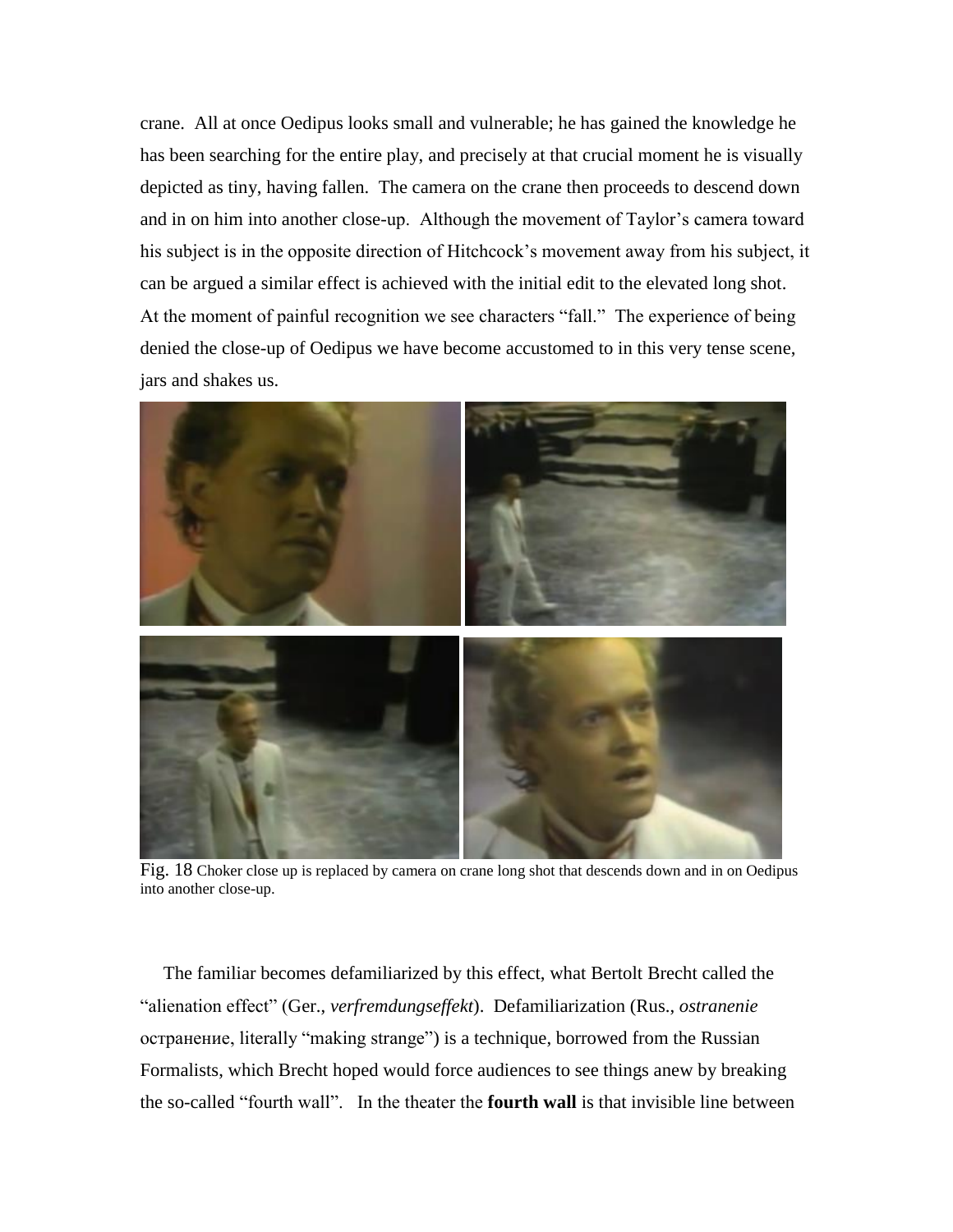actors and audience. Everything that happens behind that imaginary line is virtually real for the duration of the performance. It is the social convention we all accept as explained by Coleridge's dictum: "the willing suspension of disbelief." In traditional proscenium arch theatrical productions, that line is never to be crossed in order to maintain the illusion that what happens behind it, on stage, is "real." Out of a fear of breaking this "fictive reality," one of the cardinal rules of stage acting prohibits the actor from looking directly into the eyes of the audience members, and film acting continues that tradition by forbidding direct eye contact with the camera. Rules are made to be broken at times, and certainly this rule is negated when a stage actor delivers a "**dramatic aside**," a character's inner thoughts voiced out loud by the character for the audience to hear, but not the other characters on stage. Sometimes asides are voiced by characters who also meet the eyes of the audience. A particular bond is established between any character who shares such intimacy with the audience. To the query by his loutish Uncle and new Stepfather Claudius, Hamlet sarcastically replies: "[Aside] A little more than kin, and less than kind." The aside serves a double function of announcing with Hamlet's first line in the play his alienation from the court's phoniness and intrigue, and it forges a bond of sympathy between the struggling adolescent and the audience. Comedic characters in film will break the rule and look directly into the camera when the film's realist premise has already been thrown into doubt by other impossibilities and ridiculous occurrences. Both the dancing gopher and the hapless assistant groundskeeper, Carl Spackler (Bill Murray) of *Caddyshack* look directly into the camera, which connects them as lowest "members of the food chain." The gopher and the "doofus" are so subterranean, however, they come out the other side and are afforded a certain privilege: Carl unwittingly saves the day for Danny by vibrating the ball into the cup via plastic explosives intended to exterminate the gopher, improbably allowing him to win the \$80,000 match while the gopher remains indestructible. Ferris Bueller (Matthew Broderick) often addresses the camera directly when he delivers his occasional diary entry-like comments on the action in *Ferris Bueller's Day Off* (Hughes 1986) as does the Narrator (Ed Norton) and Tyler Durden (Brad Pitt) in *Fight Club* (Fincher 1999). By purposefully breaking the fourth wall, an artwork immediately calls attention to itself as an artwork, and by doing so invites a meta-contemplation of itself by the audience and a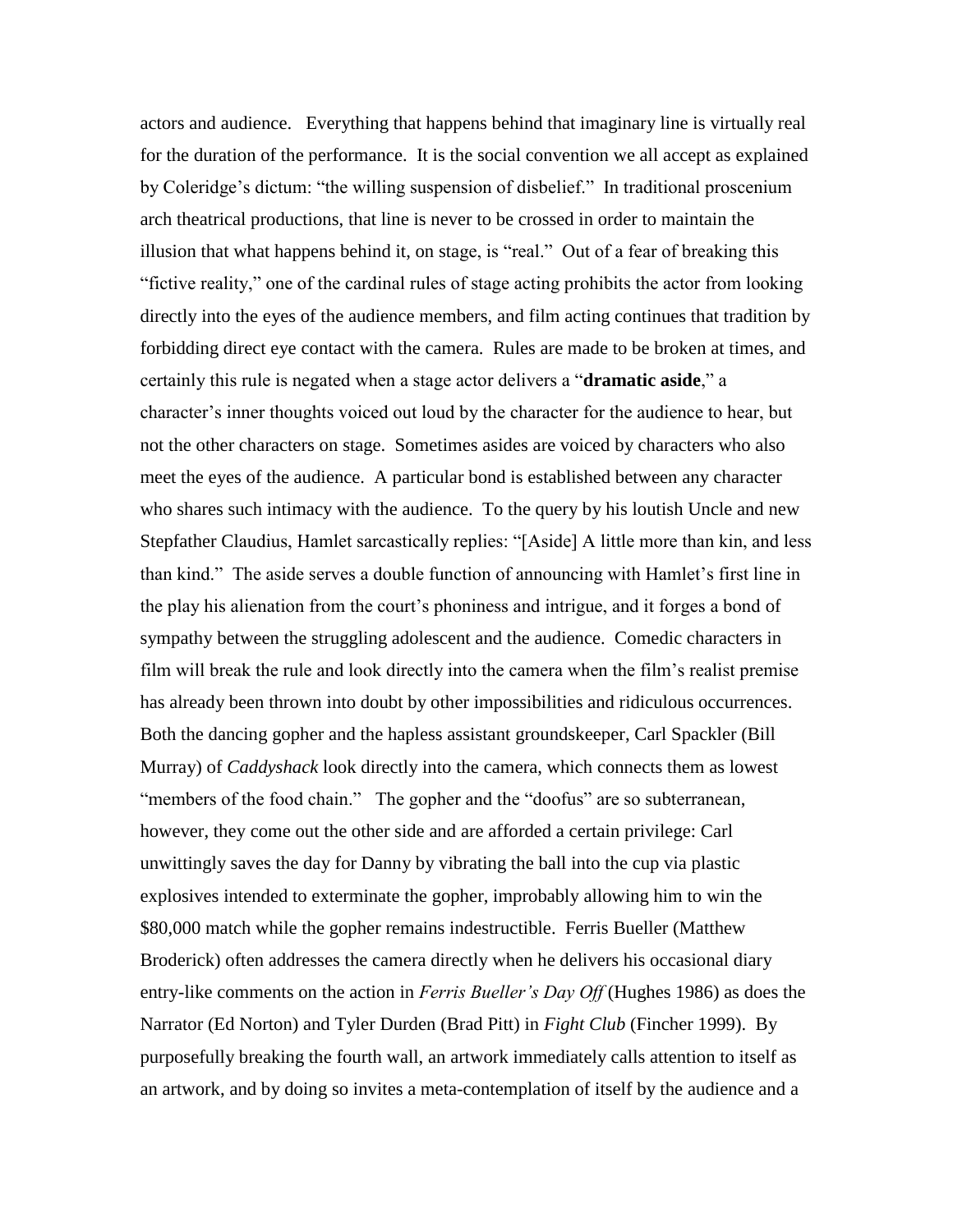distance, an alienation from the audience expecting realism. Brecht's experience of audiences captivated in trance-like enthrallment at Nazi rallies made him realize the power of the theatrical spectacle and its potential danger. In Volker Schlondorff's film of *Death of a Salesman* (1985), he and his cinematographer Michael Ballhaus break the fourth wall with a stylized crane shot.

\* \* \*

. We will analyze Hitchcock's placement of characters with their backs to the camera in forthcoming chapters.

\* \* \*

A **tableau** or *tableau vivant* (Fr., "living picture") is at first a stage term for actors frozen and wordless on stage posed for a kind of painterly contemplation by the audience which later becomes a stylistic signature of former storyboard artist Alfred Hitchcock and former stage director Orson Welles. Hitchcock began his work on *Vertigo* armed only with a series of such pictures: the cemetery, the redwoods, the Spanish mission, etc. British directors Peter Greenaway and Derek Jarman continue the tableau tradition, to name but two. This scene's final tableau depicts perfectly the ironic, hypocritical Tyrone family dynamic of the alcoholic, defeatist males condescendingly gazing upon and selfrighteously pitying the painful performance of the sky-high morphine drama queen. As the camera slowly zooms out, elevates, and continues to reduce the size of this tableau, the audience is encouraged, via defamiliarization, to stop and think about this family dynamic at the heart of O'Neill's play. Soon we become accustomed to and lulled in escapist Tyrone fashion by this constant pulling away, and that is when we are startled back to "reality" with the choker close-up of Mary. Audience members are put back in a seat at the table like one of her family members, simultaneously mesmerized and contemptuous. The Brechtian design of these stylized choices is to encourage and aid the audience in self-awareness as well as contemplation of the meta-theatrical event and the knowledge it contributes to our reading of the work as a whole. Martin Scorsese and cinematographer Michael Ballhaus in *Gangs of New York* (2002) bookend their film with a stylized series of lap dissolves that delivers a similar invitation to contemplation.

\* \* \*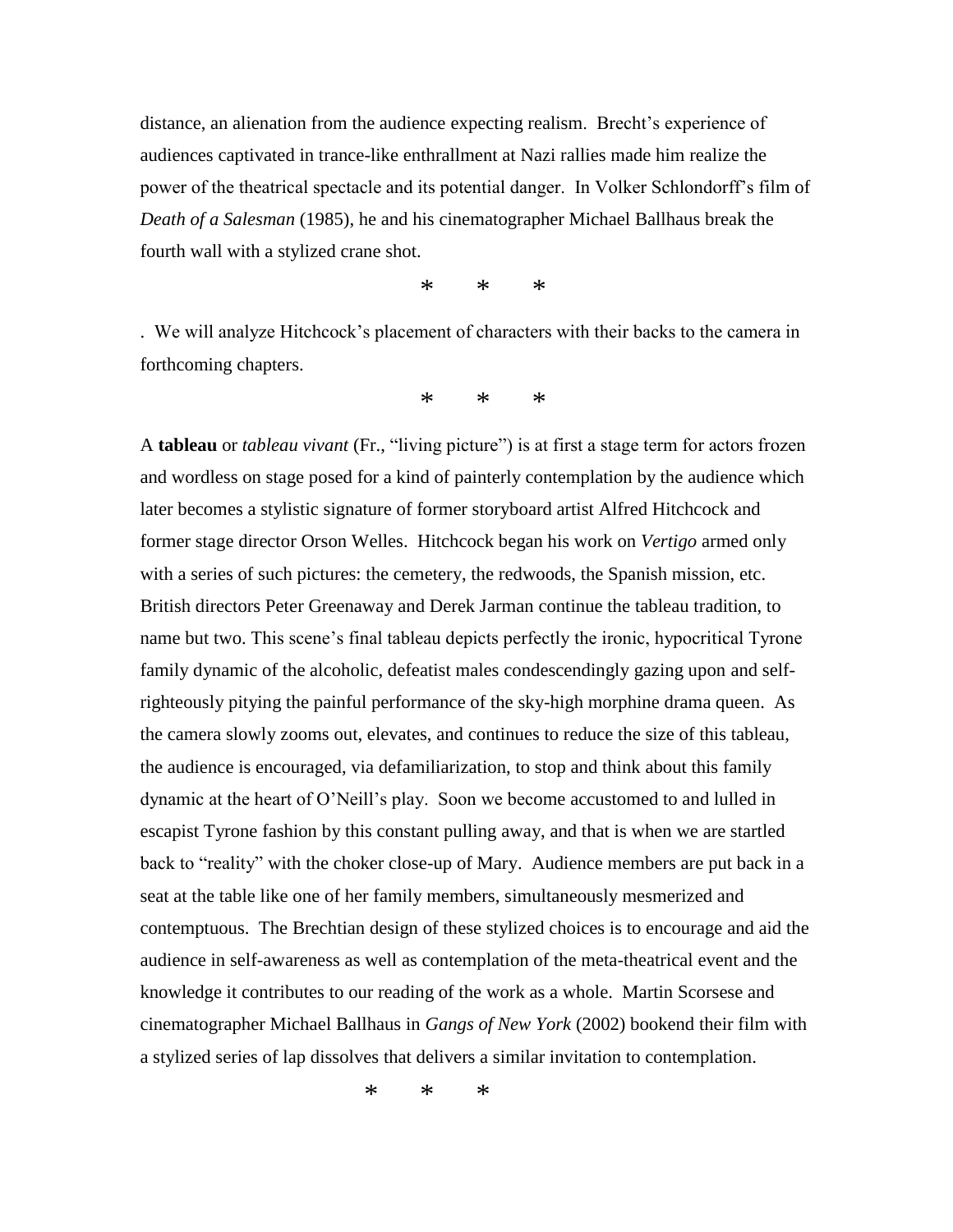### Excerpted from **Chapter Four—***Stagecoach* **(Ford 1939/Haycox "Stage to Lordsburg" 1937)**

*Stagecoach* is surprisingly more than just a blockbuster Cowboy and Indian movie; it is social drama in disguise. Much like Hitchcock's *Lifeboat* (1944) or *Grand Hotel* (Goulding 1932), *Stagecoach* captures a group of individuals from disparate walks of life and places them in close quarters in order to analyze human behavior.

\* \* \*

#### **Shadow & Halo**

In a highly stylized deep focus shot that anticipates one Ford will reprise in the final tableau of his critically acclaimed western, *The Searchers* (1956), Ringo watches Dallas walk down a dark hall toward a small rectangle of moonlight. As she steps outside, she pauses and the moon illuminates her head like a halo. Here is yet another example à la Hitchcock, Scorsese, and the rest of the male gazers aestheticizing the female image in a shot that frames Dallas with a key light that both casts a long deep shadow behind her and illuminates her head in a halo of light. The deep focus long shot of Dallas features a long dark shadow that represents her checkered, "working girl" past, and a halo that symbolizes her unselfish angelic side.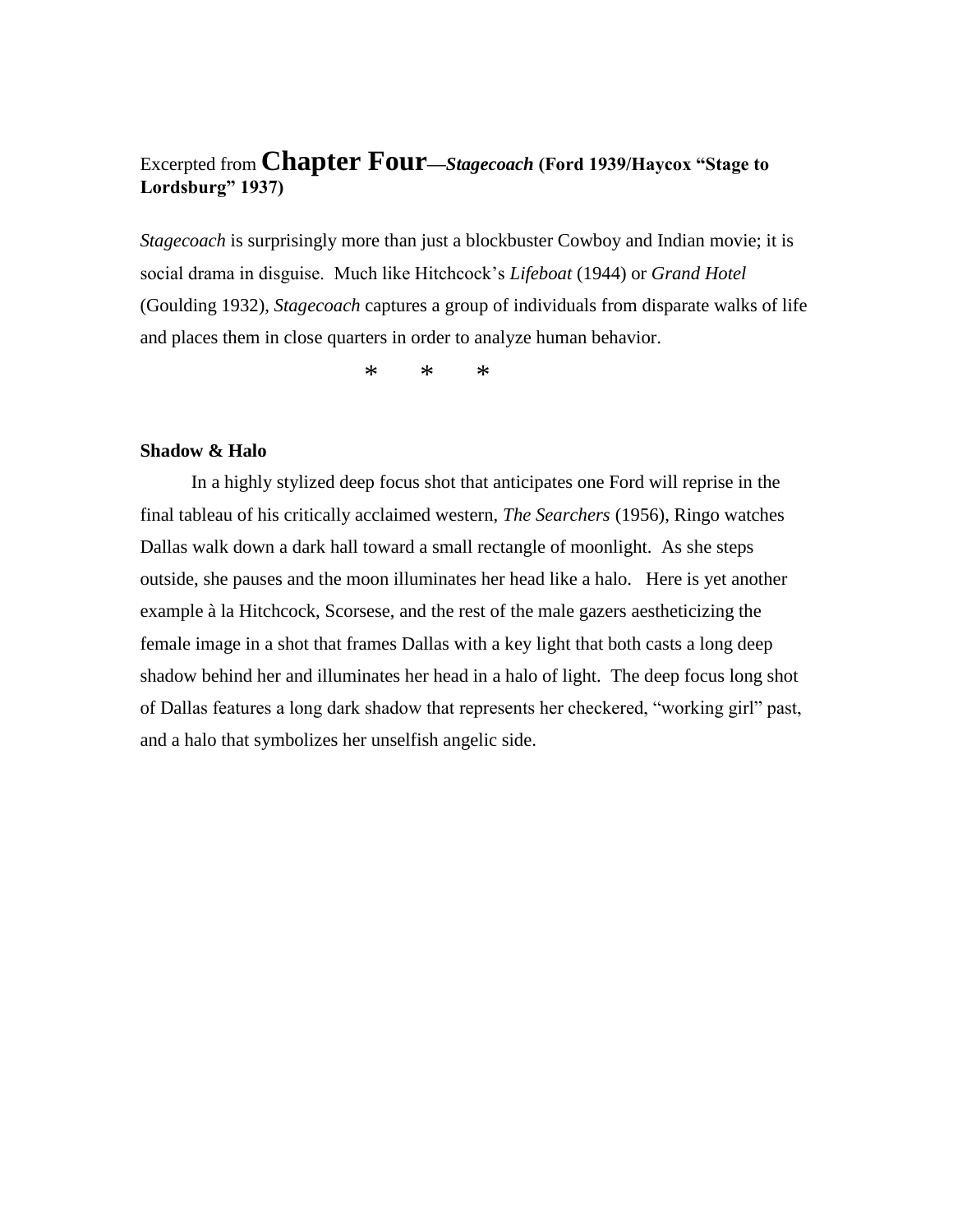

Fig. 11 A highly stylized deep focus shot aestheticizes with both shadow and halo, reprised in *The Searchers*

# \* \* \*

# excerpted from **Chapter Ten—***Dutchman* **(Jones 1964/Harvey 1966)**

Throughout the course of the play, Lula molds Clay, first as her sexual prey who literally eats (apples) out of her hand, and then into the murderous, abusive black man she has been designating him inherently as from the beginning ("You're a murderer Clay" 21.) When the audience first encounters Lula in Harvey's film posing for Clay's gaze, her internal framing through Clay's window invites a voyeuristic contemplation of her beauty, as the internally framed reaction shot of Clay depicts him as the gazer eyeing the bait. Often created by doorways and windows within the film set, an internal frame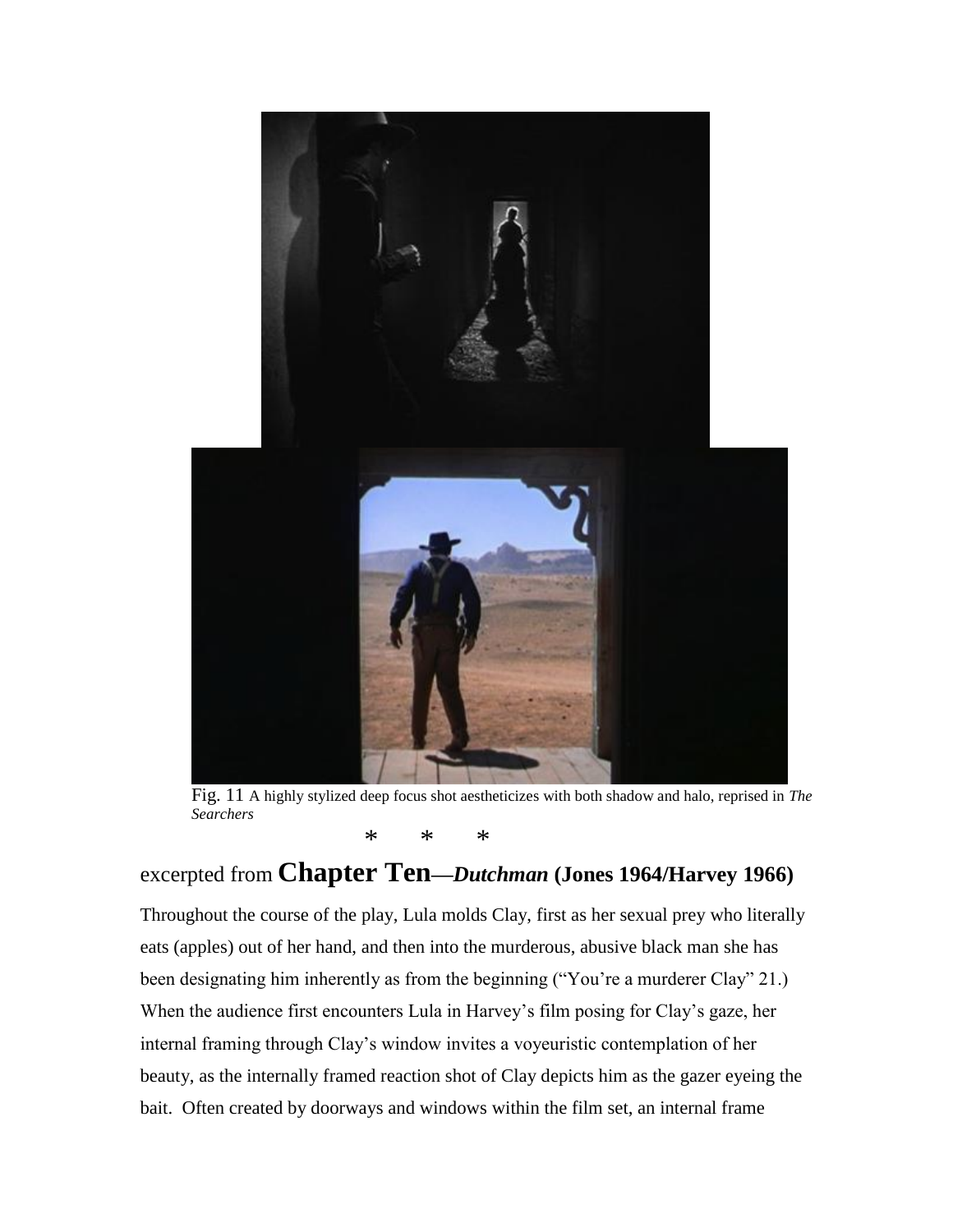visually brackets characters and props to create a picture frame around them that invites aesthetic contemplation. Al Freeman Jr., seen later in his career as Elijah Muhammad in *Malcolm X* (Lee 1992), and Shirley Knight, perhaps most recently recognizable as the mother of Helen Hunt's character in *As Good as It Gets* (James L. Brooks 1997), each deliver nuanced, memorable performances. Wardrobe Designer (also Costume Designer—responsible for creating clothes for the cast), Brenda Gardner, takes as a cue Jones' dressing of Lula in "skimpy summer clothes" by costuming the *femme fatale* in typical black and white *noir* fashion with stripes potentially representing prison garb, prison cell bars and certainly a mysterious, inscrutable mixture of good (white) and evil (black). Witness Brigid O'Shaughnessy's striped robe in *Maltese Falcon* (Huston 1941) and Alicia Huberman's striped midriff blouse in *Notorious* (Hitchcock 1946).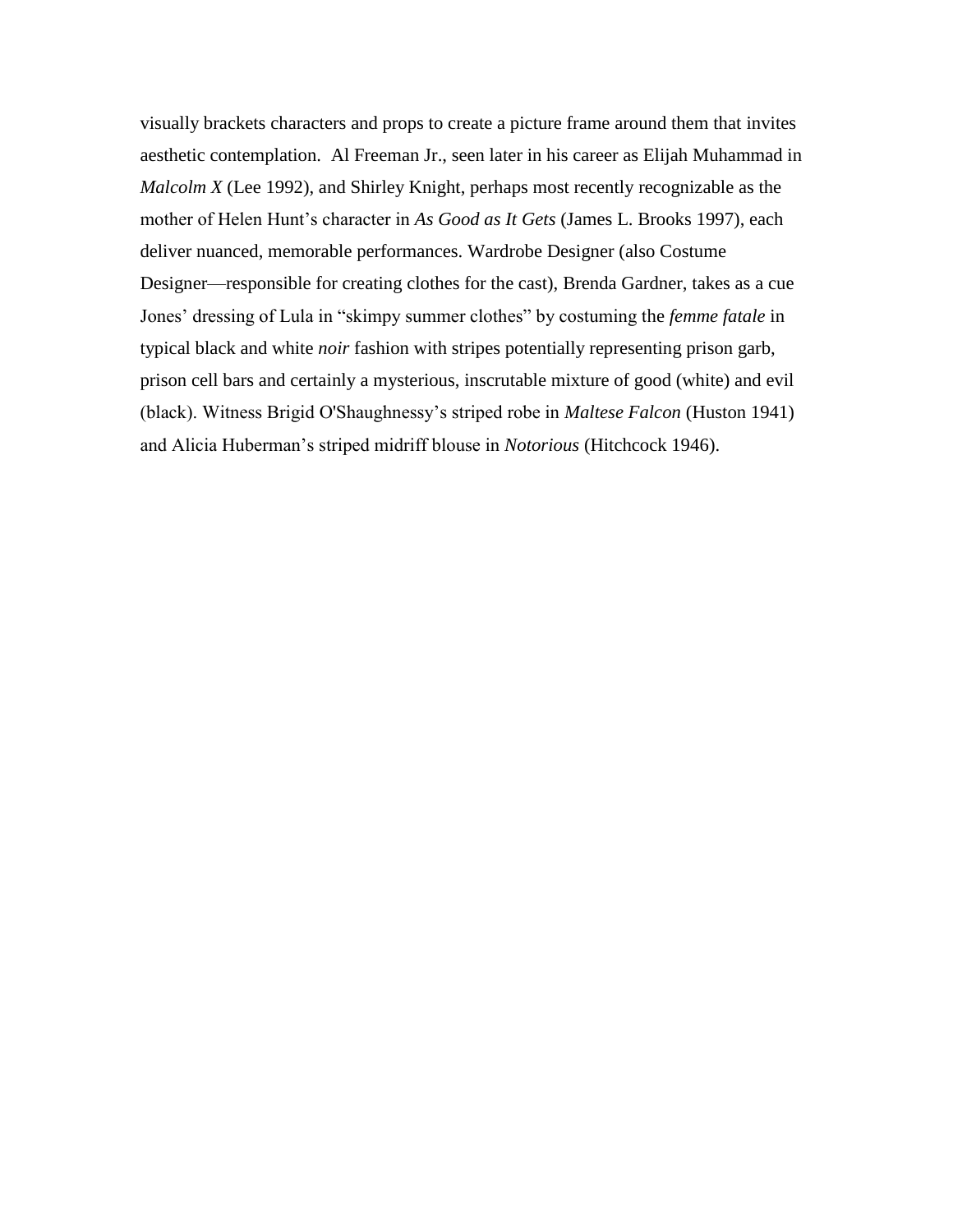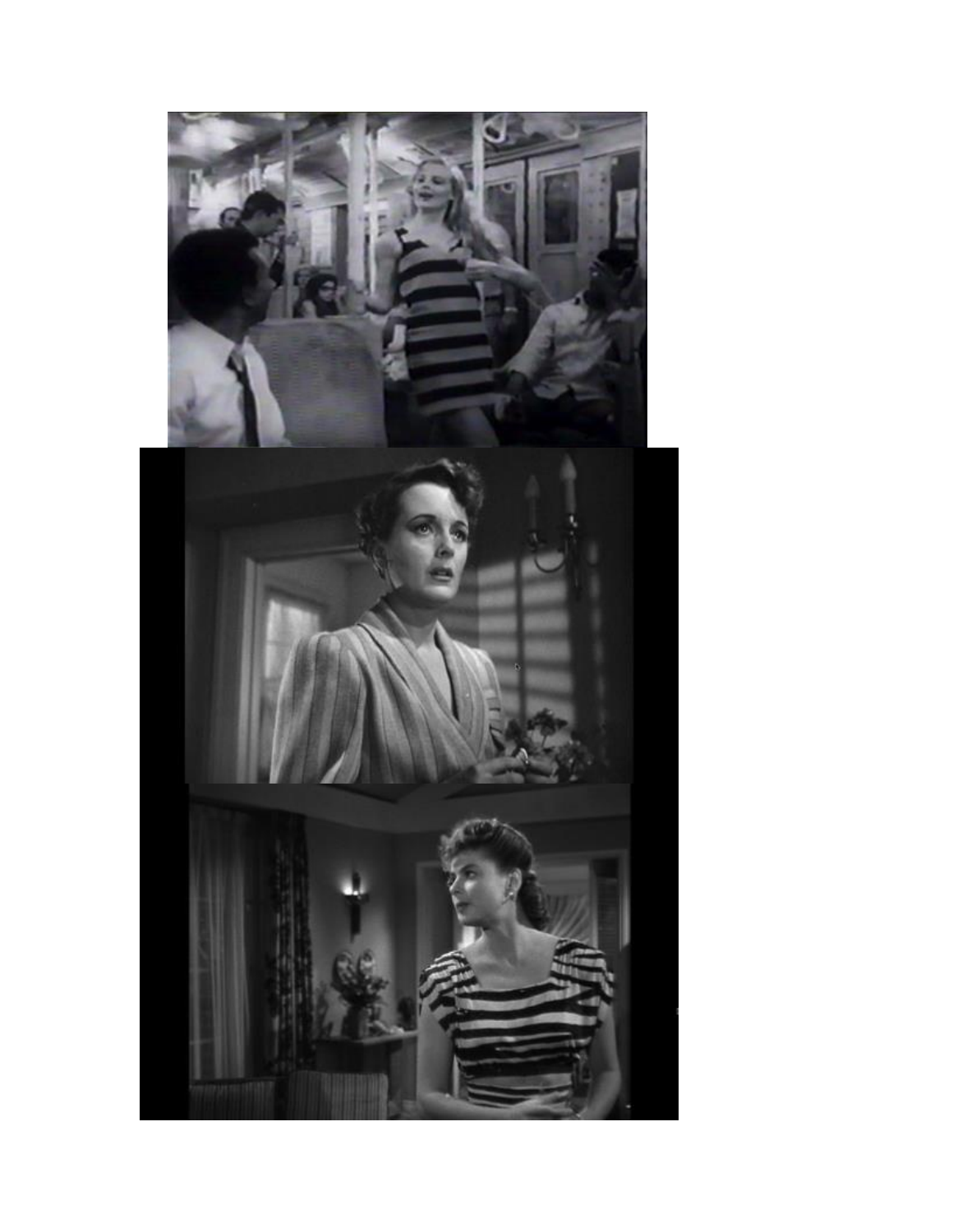Fig. 2 Lula is costumed in typical femme fatale garb like those on *Maltese Falcon* and *Notorious* before her.

\* \* \*

#### **My Christ. My Christ.**

There is a way in which the play is as much about Lula as it is about Clay. After Clay's death, we witness Lula continue her eternal murderous quest of middle class-aspiring intelligent young black men. The play is named after her; she is the eternally damned Dutchman fated to endlessly search aboard her modern ship. Harvey splits point of view several times in the film. Point of view shots are taken from a particular character's subjective perspective as if seen through that character's eyes. A director grants a particular privilege to any character afforded such a shot since the audience is being let in on that character's view of the world. Most POV shots indicate that the subject is the center or protagonist of the film. Harvey splits point of view several times in the film, for example, near the end as Lula dances like "the lady who smoked up her grass skirt" (31), showing first Lula's point of view with the camera tilted down on her victim Clay, followed by his vision of the superior White Devil pole dancing above him. The split point of view helps develop the notion embedded in the script that both Clay *and* Lula are victims.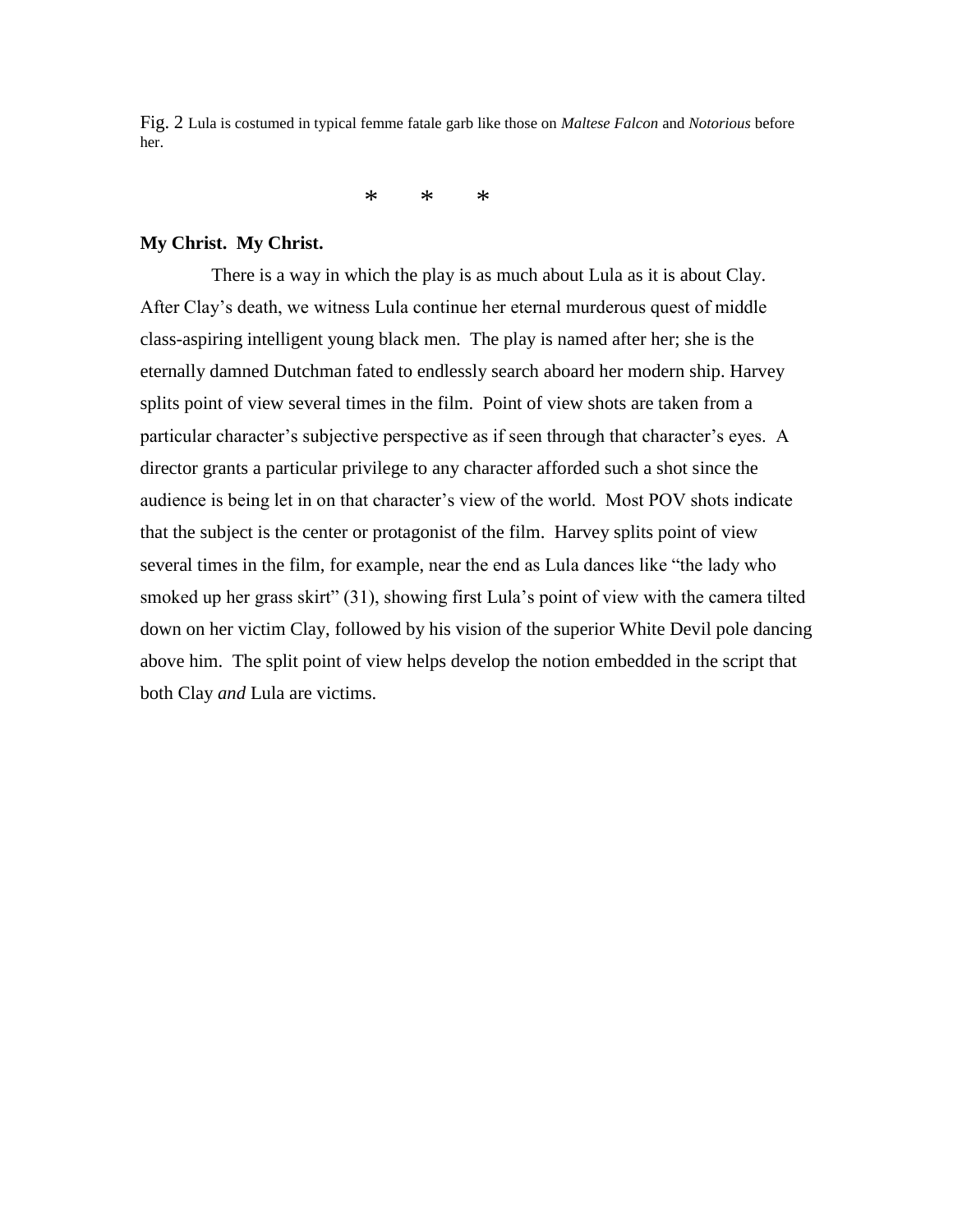

Fig. 9 The film splits point of view several times

Much like the bifurcated point of view so often employed by Hitchcock, particularly apt is the example of the real Judy Barton allowing her Madeleine mask to drop during several revealing moments in *Vertigo* (1958), there are similar moments when Lula drops her sweet young thing pose. For example, as a result of her bargain with the Devil, she is the ageless undead: "My hair is turning gray. A gray hair for each year and type I come through" (13); she is also the weary eternal wanderer: "LULA: . . . *swings down into the seat, pushing her legs straight out as if she is very weary.* Oooof! Too much weight. CLAY: Ha, doesn't look like too much to me . . .. LULA: It's so anyway" (6). The most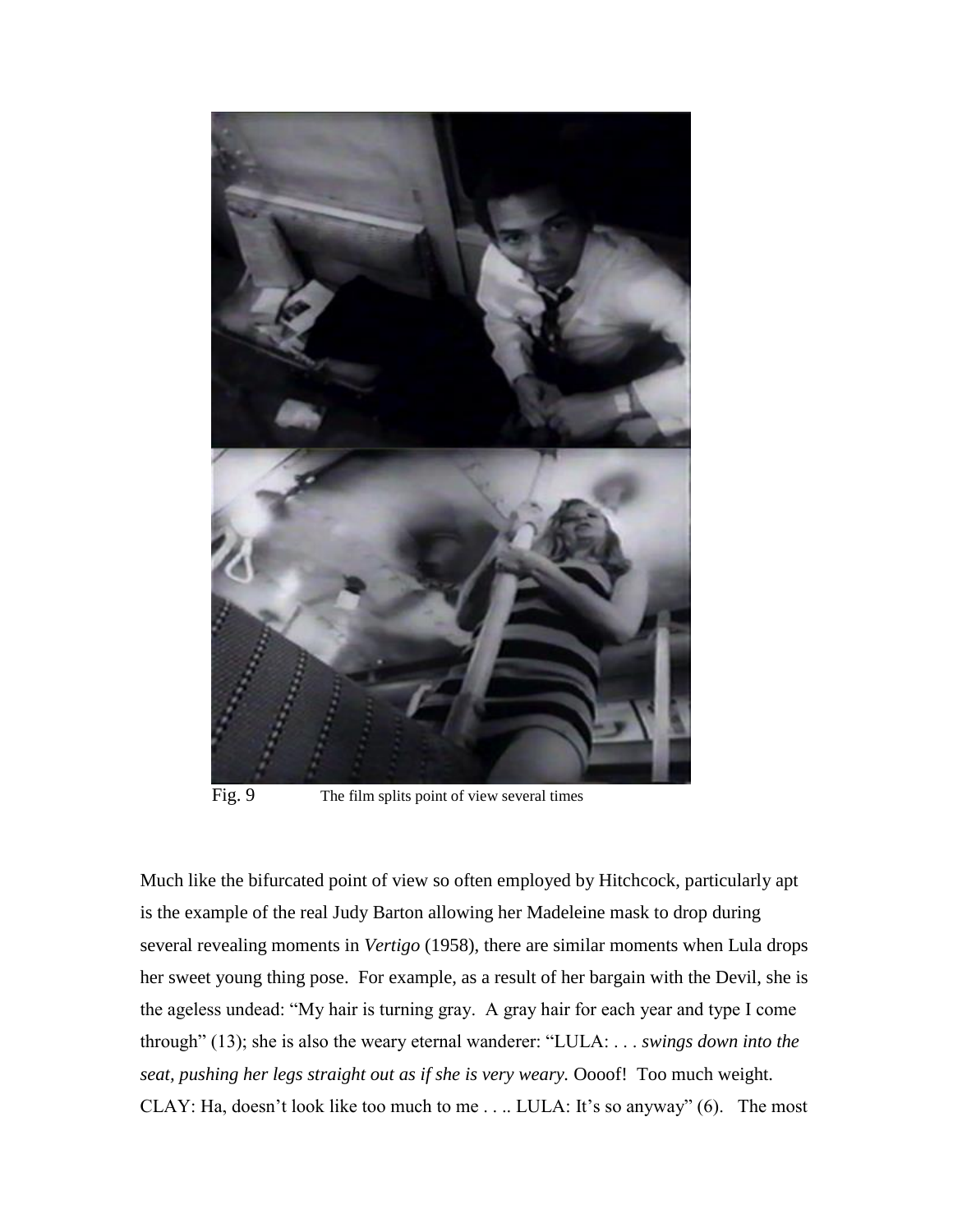obvious out-of-character break is signaled by an insert close-up shot of Lula in profile as she cries out to herself in an aside "*with knifelike cynicism.* My Christ. My Christ" (20). Here is a clear textual clue of her identity as the damned Faustian character hopelessly pleading for mercy from her would-be Savior as she echoes the wretched appeal by Doctor Faustus: "FAUSTUS. Ah, Christ, my Saviour/Seek to save distressed Faustus' soul!" (Marlowe 2.5.78-79).



Fig. 10 *And with knifelike cynicism.* My Christ. My Christ.

\* \* \*

## excerpted from **Chapter Eleven—Miss Julie (Strindberg 1888/Figgis 1999)**

In a bold, but perhaps also predictable late  $20<sup>th</sup>$  Century cinematic move, Figgis decides to graphically present the sexual encounter between Jean and Julie, but with a twist. Strindberg undoubtedly determined such a scene obscene and banished it offstage with the insertion of a section entitled "Ballet," which has the lovers running off to Jean's room with his door bolted while the peasants take over the kitchen armed with beer, schnapps and their scatological "One girl in a big dark wood/Met a boy she never should" song. The Greek origin of the word "obscene" literally means "off stage" or "off scene"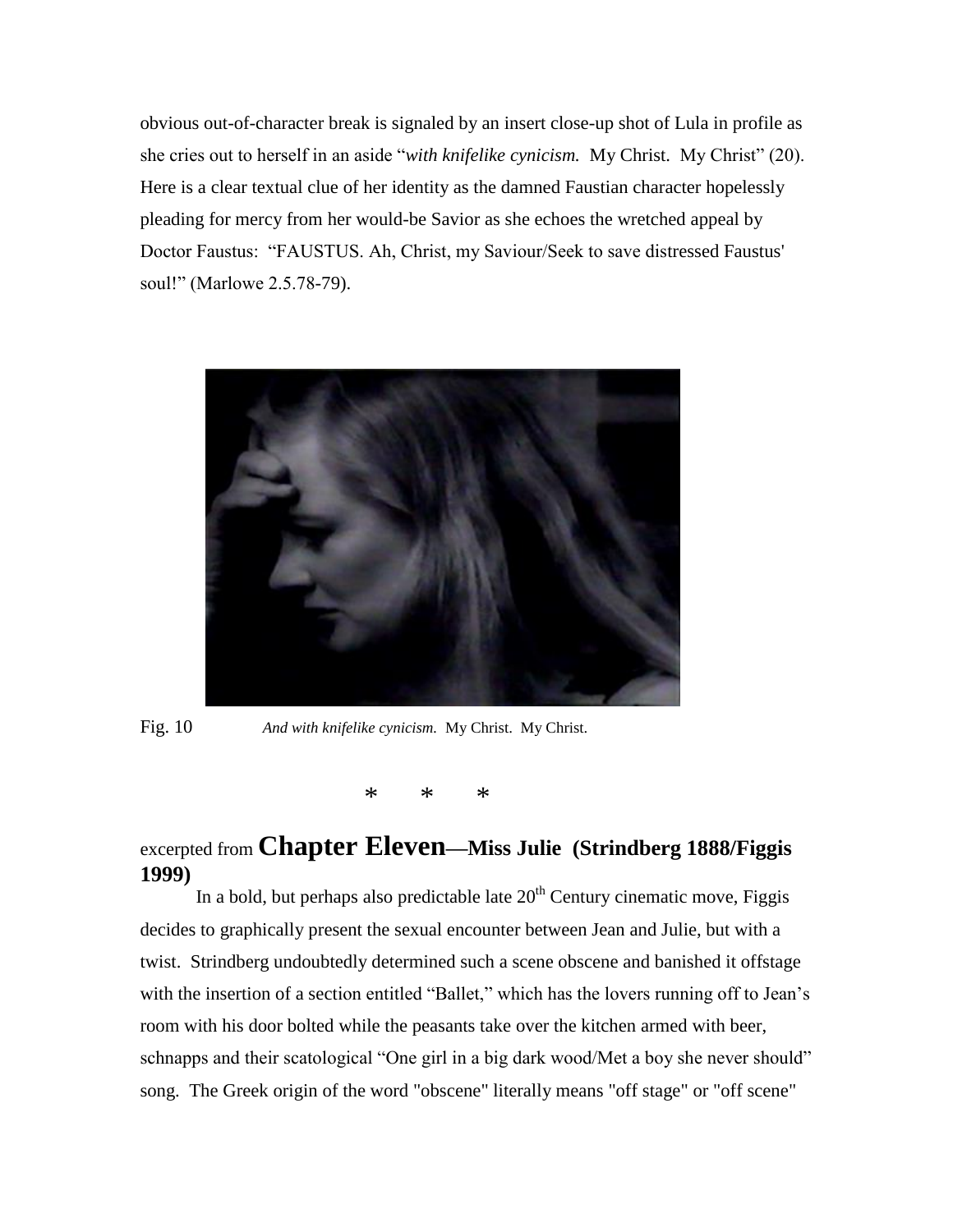in keeping with the decorum of Ancient Greek theater which prohibited sex and violence on stage. The Romans soon introduced violence on stage with the bloody Revenge plays of Seneca, et al. This historical note may lend insight to a very common practice in cinema and most other art forms: the stylization of sex and violence. Rarely do we see in films or paintings the graphic, documentary depiction of sex unless branded "hardcore," or violence unless as non-fiction news footage. As we see evident in the Messenger's speech describing Jocasta hanging herself and Oedipus gouging out his own eyeballs from *Oedipus Rex*, the Ancient Greek prohibition serves as a challenge and impetus to Sophocles to rise to the occasion and trust his poetic skill to create the violent moment with all of its intensity and pathos relying on words (and the Messenger's performance) alone. As we see in the shower scene from *Psycho*, one of the most brutal displays of violence in modern film, the knife never actually impacts the body (save one or two nearly undetectable frames). The visceral power of the sequence is created by a blinding multiplicity of Hitchcock cuts (edited by George Tomasini) combined with the psychically penetrating Bernard Herrmann score. Note that Julie's wrist slitting with Jean straight razor is not shown on camera, rather it is indicated by the run-off water turning red.

\* \* \*

## excerpted from **Chapter Fourteen***—Blue Velvet* **(Lynch 1986)**

For Lynch an additional key element to the nature of the primal scene, particularly in its young adult displacement, is it cinematic reverberations of voyeurism. **Voyeurism** (from the Fr. *Voir*, to see)—the gazing upon someone without the awareness or permission of the object of the gaze, often motivated by sexual or otherwise devious desires—is a notion as old as human history. King Claudius calls Polonius and himself "lawful espials" as they hide to watch young Hamlet in order to insure their "seeing, unseen" (III.i). Voyeurism also describes the active/passive dynamic every moviegoer experiences. While the stage experience allows the audience to look anywhere at the theatrical spectacle, films place us in a passive position by specifically directing our gaze, dictating every angle and object. A large tableau shot in deep focus whose *mise en scene* is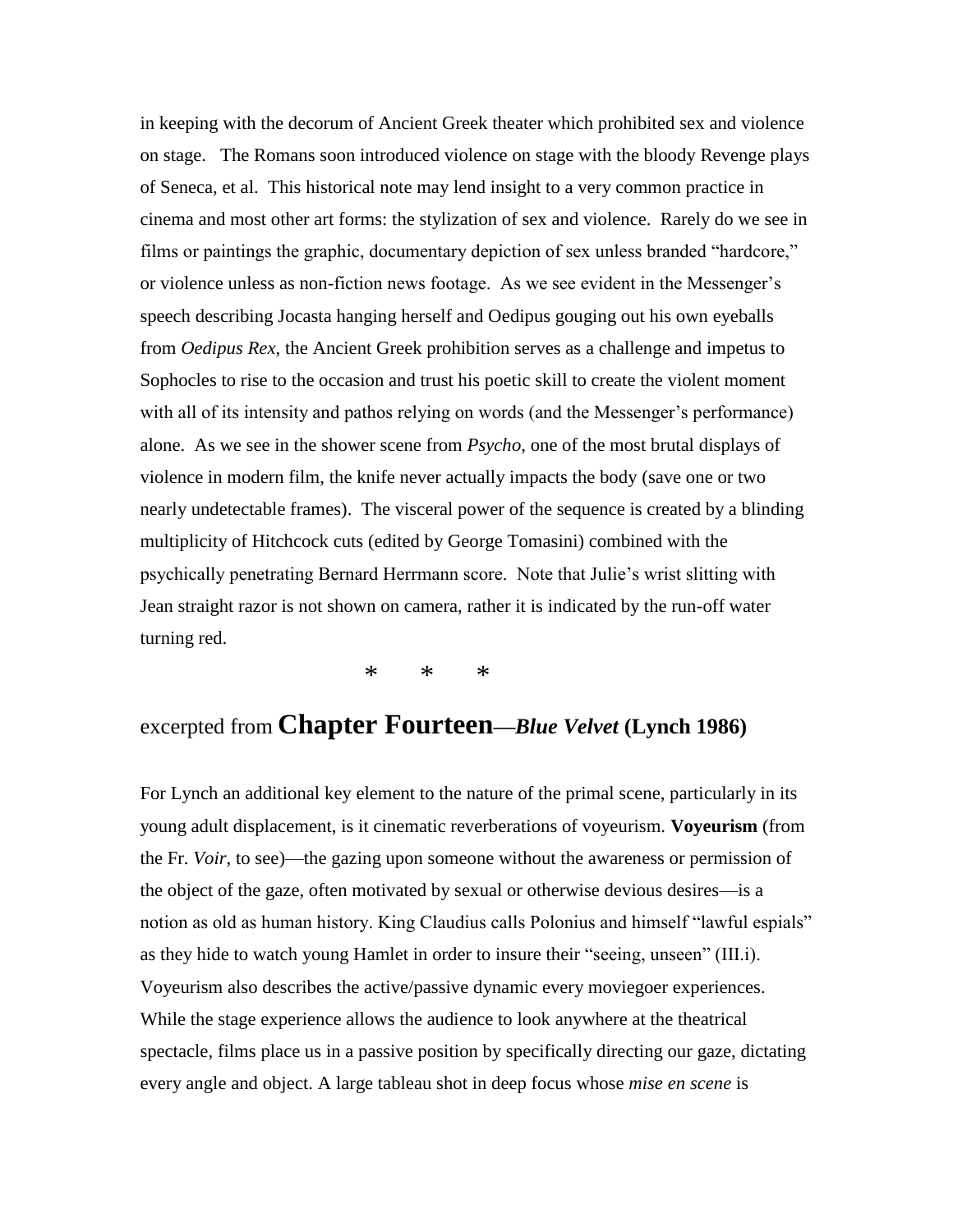populated with several elements allows the filmgoer some freedom to look where she may choose. The active element of cinematic voyeurism is evident with regard to the fourth wall rule, whereby the audience gazes upon characters who do not look directly into the camera and at least pretend to not know they are being watched. Out of a page from Hitchcock's *Rear Window* (1954) playbook, just as the passive (wheelchair bound) yet active (spying on all his neighbors) voyeur Lionel Jefferies is caught and attacked for his voyeurism by the murderous object of his gaze, so Jeffery is discovered from his spying vantage point in the closet by the object of his gaze, the butcher knife-wielding Dorothy. In each case, by having the voyeur caught by his spied-upon victim, the directors seem to expose and explore the ethics of voyeurism and therefore the ethics of cinema.

\* \* \*

That Jeffery dresses up as an insect exterminator in order to surreptitiously gain entrance to Dorothy's apartment further establishes that the young man's identity is up for grabs. His walking down the stairs and reassurance to Aunt Barbara is matched by a pan to the left from Jeffrey's exit to the film noir image on the TV set of feet cautiously walking up a flight of stairs. The noir figure's opposite movement up the stairs to Jeffrey's decent underlines Jeffrey's contradiction of his promise to avoid Lincoln as he is about to walk there with Sandy as a guide. Later he will impersonate an exterminator and gain entrance to Dorothy's "Deep River" apartment—so named to represent the depths Jeffrey will plumb in his mission to look below the surface. The significance of stairs leading to both knowledge and danger, already established earlier by the analysis of Hitchcock's *Notorious* and *Vertigo* applies here as Jeffrey is forced to walk up the seven flights of stairs to Dorothy's apartment. Lynch manages to employ this stair metaphor with the simple insertion of a sign: "Elevator Out Of Order Please Use Stairs" For the rest of the film stairs are required to enter and exit this "Seventh Heaven," an oblique reference to the seven heavens in the Hebrew Bible Book of Ezekiel. We witness a close up of Jeffrey's black shoes when he is startled by the arrival of Dorothy. The shoes and the stairs connect Jeffrey with the work of the noir detective as well as with the noir villain.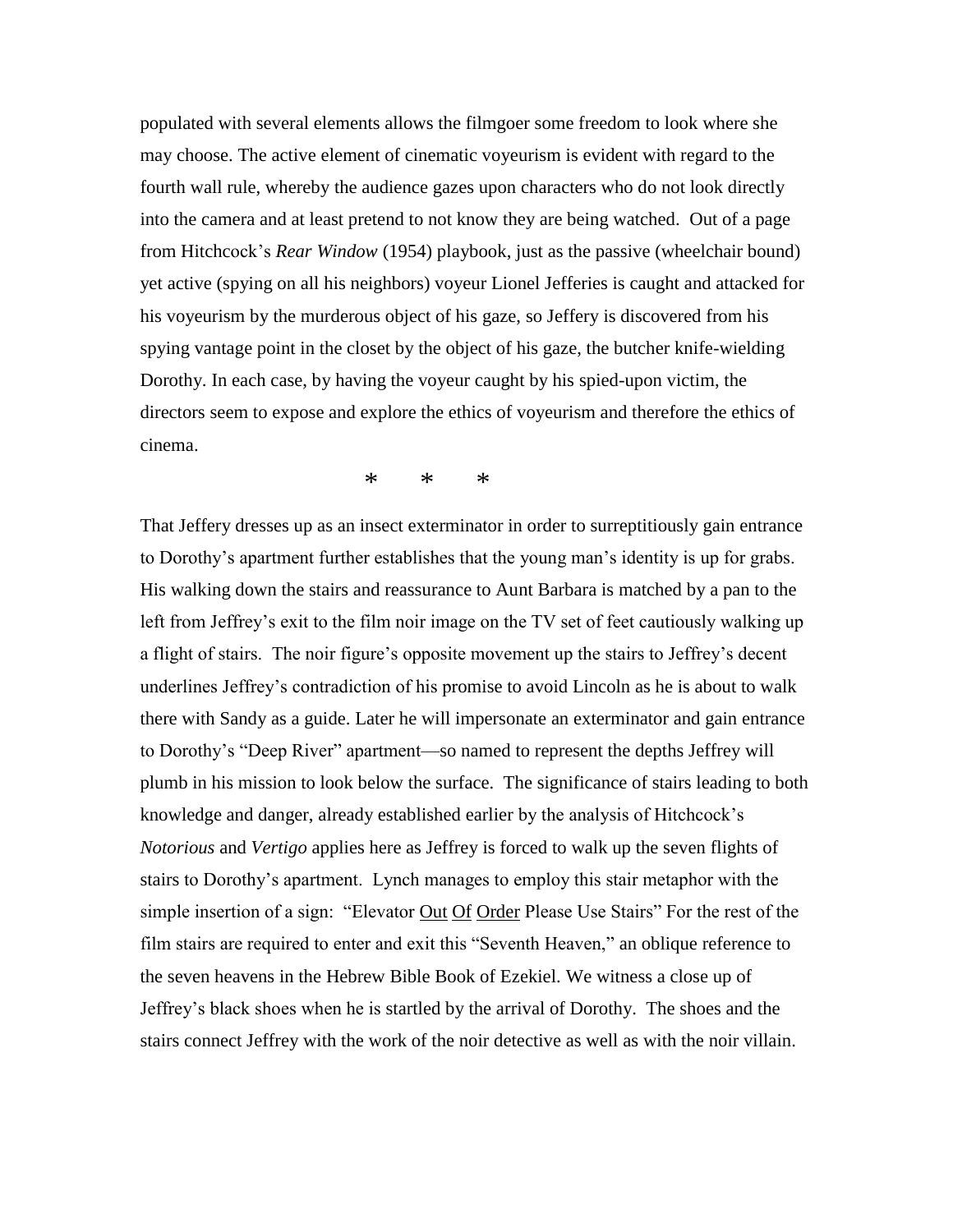

Fig. 9 Stairs, cleverly introduced, lead to knowledge and danger

\* \* \*

## excerpted from **Glossary**

**authorial camera** -An **authorial camera** is a particularly Hitchcockian flourish whereby a seemingly subjective camera takes you on a journey to reveal information, however no one can plausibly be assigned the viewing perspective other than the film itself. In narrative theory, this perspective would be assigned to an omniscient narrator, although in Hitchcock films the authorial camera is at times (such as the camera work immediately following the murder of Marion Crane in *Psycho*) much more fluid than the rote stationary establishing shots of most films' omniscient perspectives. Whose viewpoint is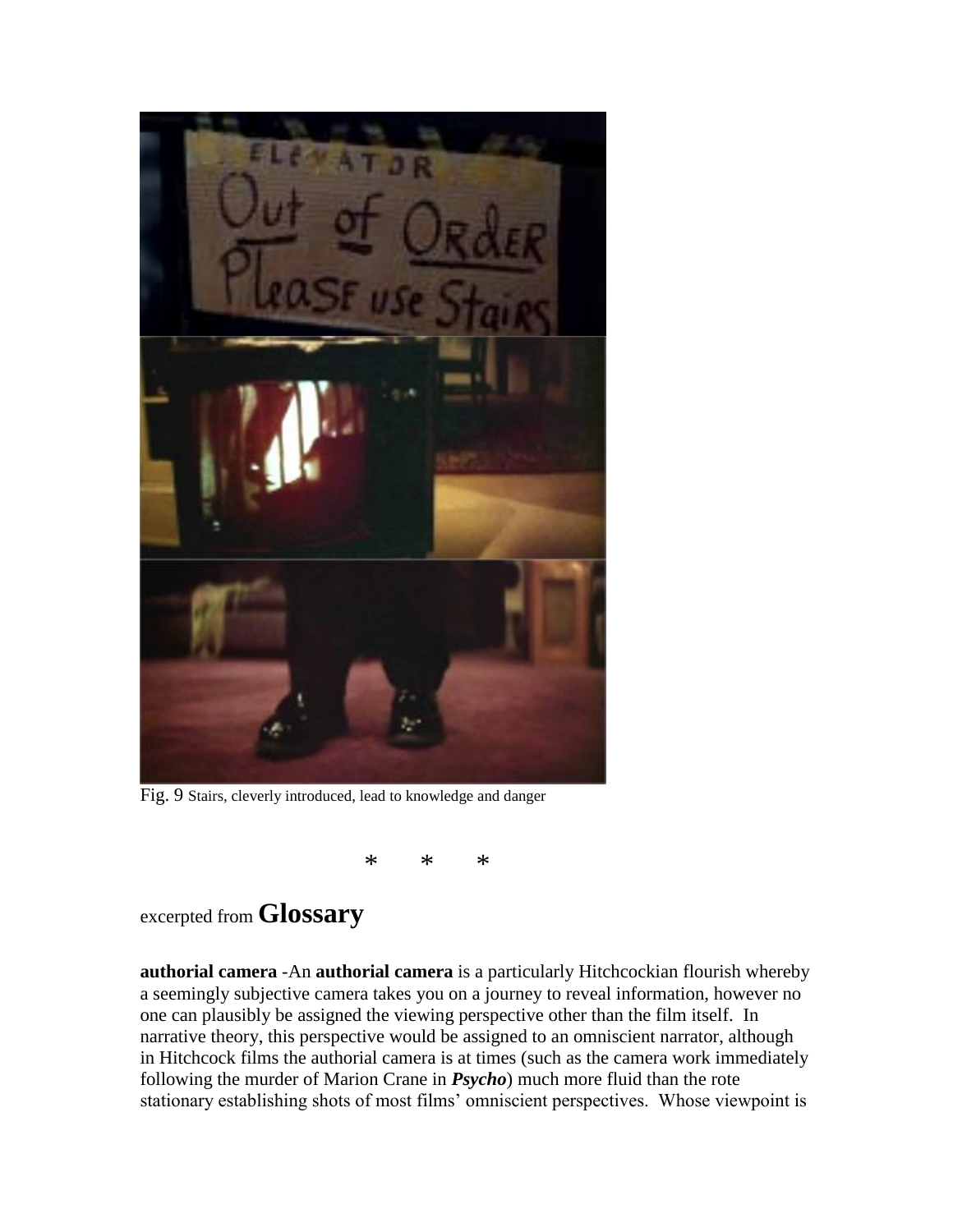seeing this odd tableau of Scotty and the mirrored reflection of false Madeleine? It is the author of the film, and as with all stylized moments, the director is nudging us to receive some meaning.

\* \* \*

**God shot**-An extreme high angle shot is so named because it often approximates a near impossible perspective of elevation available only to a supreme being. The shot usually confers some sort of moral judgment and, particularly in Hitchcock, foreshadows the death of the subject within the frame.

\* \* \*

**obscene**-The Greek origin of the word "**obscene**" literally means "off stage" or "off scene" in keeping with the decorum of Ancient Greek theater which prohibited violence on stage. The Romans soon introduced violence on stage with the bloody Revenge plays of Seneca, et al. This historical note may lend insight to a very common practice in cinema and most other art forms: the stylization of sex and violence. Rarely do we see in films or paintings the graphic, documentary depiction of sex unless branded "hardcore," or violence unless as non-fiction news footage. As we see evident in the Messenger's speech describing Jocasta hanging herself and Oedipus gouging out his own eyeballs from *Oedipus Rex*, the Ancient Greek prohibition serves as a challenge and impetus to Sophocles to rise to the occasion and trust his poetic skill to create the violent moment with all of its intensity and pathos relying on words (and the Messenger's performance) alone. As we see in the shower scene from *Psycho*, one of the most brutal displays of violence in modern film, the knife never actually impacts the body. The visceral power of the sequence is created by a blinding multiplicity of Hitchcock cuts (edited by George Tomasini) combined with the psychically penetrating Bernard Herrmann score. Note that Julie's wrist slitting with Jean straight razor is not shown on camera, rather it is stylized by the run-off water turning red.

\* \* \*

**tableau-** from *tableau vivant* (French for "living picture"), at first a stage term for actors frozen and wordless on stage posed for a kind of painterly contemplation by the audience which later becomes a stylistic signature of former storyboard artist Alfred Hitchcock and former stage director Orson Welles.

\* \* \*

**vertigo shot**-Hitchcock's famous **vertigo shot**—a tracking in one direction while simultaneously zooming in the opposite direction. Irmin Roberts, the second-unit director of photography/cameraman, is credited (though not in the film) for having developed this photographic "trick" done with miniatures placed horizontally. Also called a **contrazoom shot** or a **trombone shot**, by zooming the lens, in this case, *in* on the subject, while